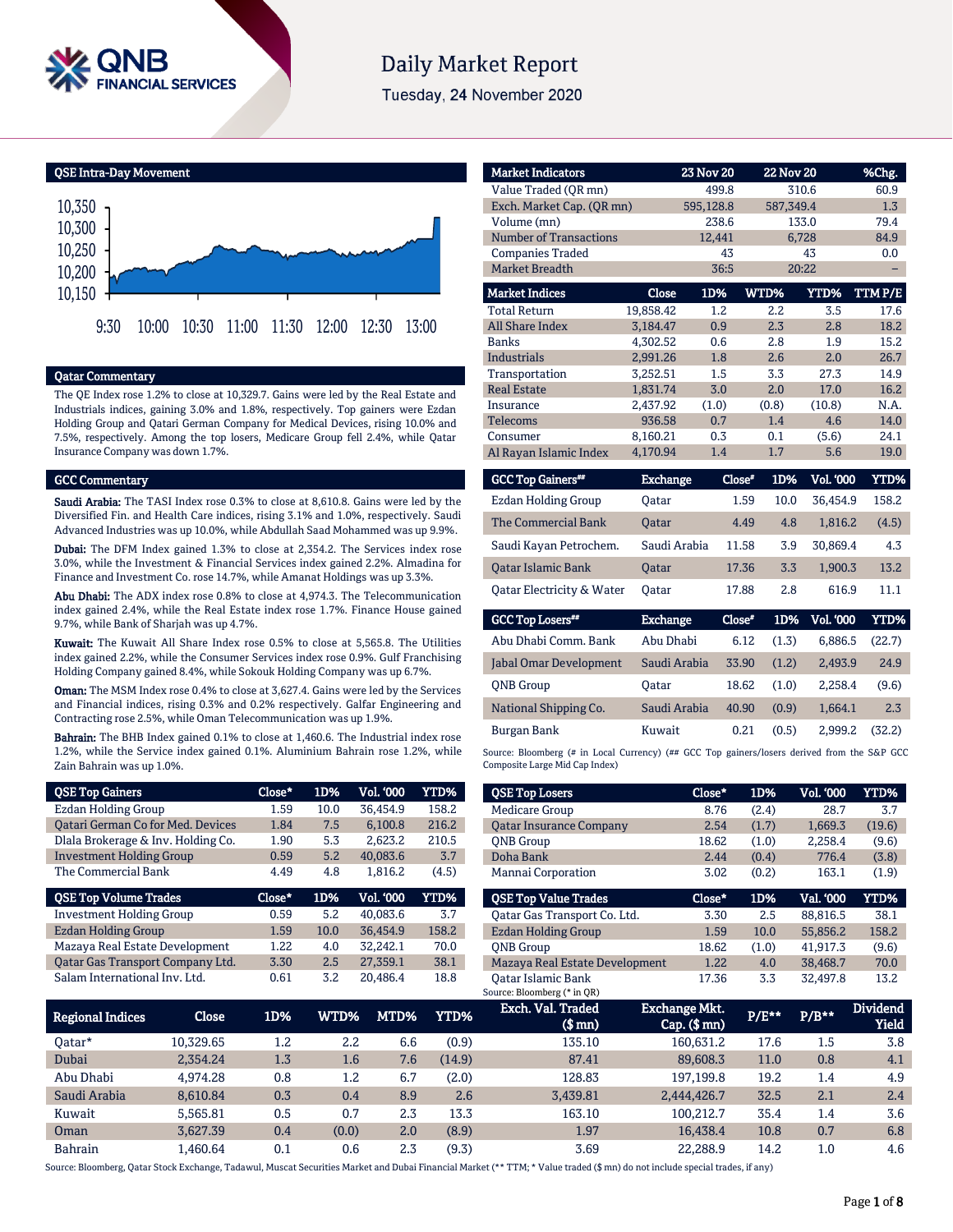# Qatar Market Commentary

- The QE Index rose 1.2% to close at 10,329.7. The Real Estate and Industrials indices led the gains. The index rose on the back of buying support from Foreign shareholders despite selling pressure from Qatari, GCC and Arab shareholders.
- Ezdan Holding Group and Qatari German Company for Medical Devices were the top gainers, rising 10.0% and 7.5%, respectively. Among the top losers, Medicare Group fell 2.4%, while Qatar Insurance Company was down 1.7%.
- Volume of shares traded on Monday rose by 79.4% to 238.6mn from 133.0mn on Sunday. However, as compared to the 30-day moving average of 246.4mn, volume for the day was 3.2% lower. Investment Holding Group and Ezdan Holding Group were the most active stocks, contributing 16.8% and 15.3% to the total volume, respectively.

| <b>Overall Activity</b>        | Buy %* | Sell %* | Net (QR)       |
|--------------------------------|--------|---------|----------------|
| Oatari Individuals             | 37.53% | 47.72%  | (50,927,976.6) |
| <b>Oatari Institutions</b>     | 13.21% | 13.96%  | (3,743,659.0)  |
| Qatari                         | 50.74% | 61.68%  | (54,671,635.6) |
| <b>GCC</b> Individuals         | 0.68%  | 1.24%   | (2,783,994.9)  |
| <b>GCC</b> Institutions        | 1.38%  | 1.09%   | 1,472,148.7    |
| <b>GCC</b>                     | 2.06%  | 2.33%   | (1,311,846.2)  |
| Arab Individuals               | 13.12% | 14.70%  | (7,906,007.7)  |
| Arab                           | 13.12% | 14.70%  | (7,906,007.7)  |
| Foreigners Individuals         | 5.65%  | 4.10%   | 7,778,744.1    |
| <b>Foreigners Institutions</b> | 28.42% | 17.20%  | 56,110,745.5   |
| <b>Foreigners</b>              | 34.08% | 21.29%  | 63,889,489.6   |

Source: Qatar Stock Exchange (\*as a % of traded value)

### Global Economic Data

| Date  | Market    | <b>Source</b> | <b>Indicator</b>                     | Period     | Actual | <b>Consensus</b> | <b>Previous</b> |
|-------|-----------|---------------|--------------------------------------|------------|--------|------------------|-----------------|
| 11/23 | US        | Markit        | Markit US Manufacturing PMI          | Nov        | 56.7   | 53               | 53.4            |
| 11/23 | <b>US</b> | Markit        | Markit US Services PMI               | <b>Nov</b> | 57.7   | 55               | 56.9            |
| 11/23 | US        | Markit        | Markit US Composite PMI              | <b>Nov</b> | 57.9   | $\qquad \qquad$  | 56.3            |
| 11/23 | <b>UK</b> | Markit        | Markit UK PMI Manufacturing SA       | <b>Nov</b> | 55.2   | 50.5             | 53.7            |
| 11/23 | UK        | Markit        | Markit/CIPS UK Services PMI          | Nov        | 45.8   | 43               | 51.4            |
| 11/23 | <b>UK</b> | Markit        | Markit/CIPS UK Composite PMI         | <b>Nov</b> | 47.4   | 42.5             | 52.1            |
| 11/23 | EU        | Markit        | Markit Eurozone Manufacturing PMI    | Nov        | 53.6   | 53.2             | 54.8            |
| 11/23 | <b>EU</b> | Markit        | <b>Markit Eurozone Services PMI</b>  | <b>Nov</b> | 41.3   | 42               | 46.9            |
| 11/23 | EU        | Markit        | Markit Eurozone Composite PMI        | Nov        | 45.1   | 45.6             | 50              |
| 11/23 | Germany   | Markit        | Markit/BME Germany Manufacturing PMI | <b>Nov</b> | 57.9   | 56               | 58.2            |
| 11/23 | Germany   | Markit        | Markit Germany Services PMI          | Nov        | 46.2   | 46.3             | 49.5            |
| 11/23 | Germany   | Markit        | Markit/BME Germany Composite PMI     | <b>Nov</b> | 52     | 50.5             | 55              |
| 11/23 | France    | Markit        | Markit France Manufacturing PMI      | Nov        | 49.1   | 49.9             | 51.3            |
| 11/23 | France    | Markit        | <b>Markit France Services PMI</b>    | <b>Nov</b> | 38     | 39.6             | 46.5            |
| 11/23 | France    | Markit        | Markit France Composite PMI          | Nov        | 39.9   | 42               | 47.5            |

Source: Bloomberg (s.a. = seasonally adjusted; n.s.a. = non-seasonally adjusted; w.d.a. = working day adjusted)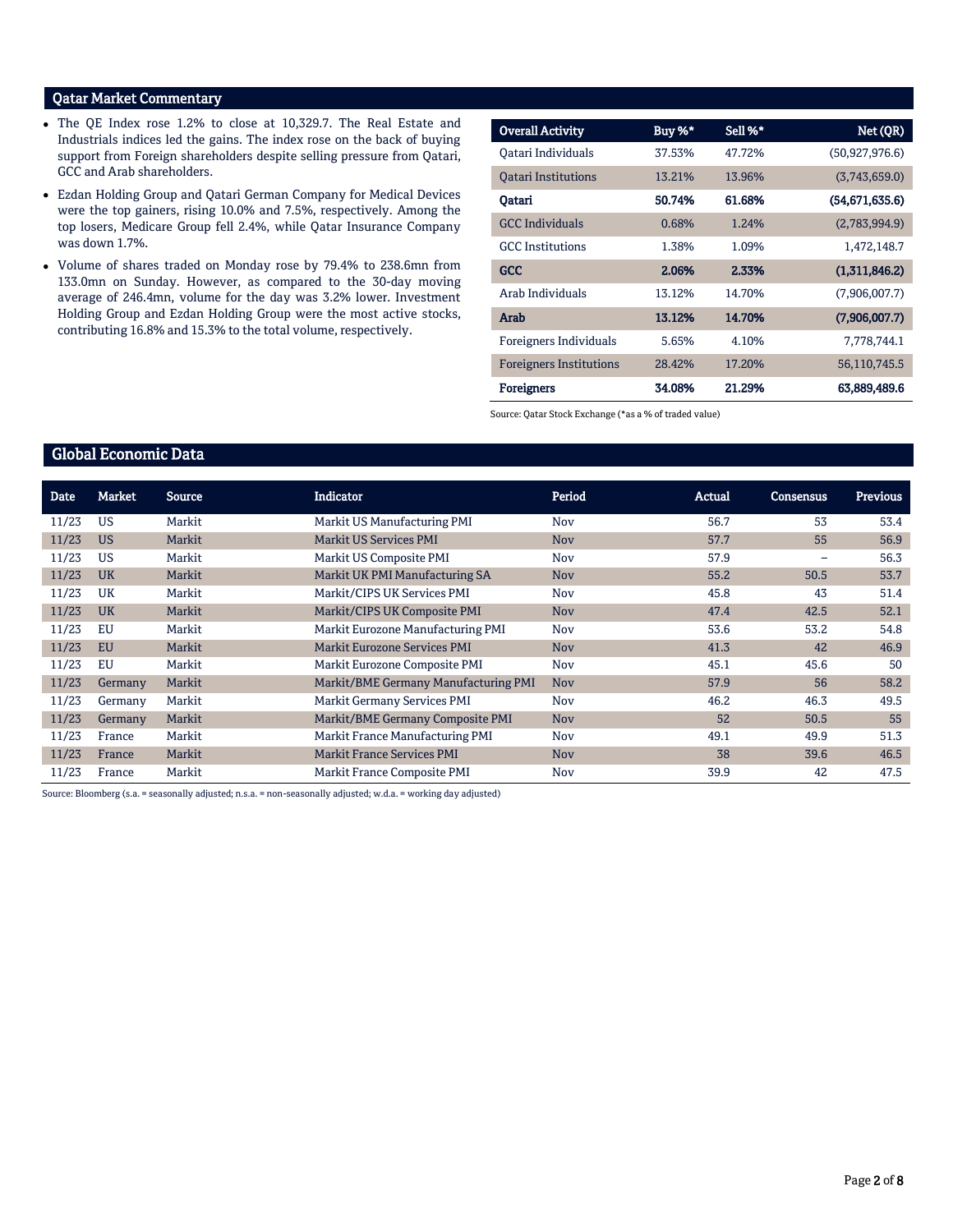# News

## Qatar

- DBIS discloses the real estate deal Dlala Brokerage and Investment Holding (DBIS) announced that its subsidiary Dlala Real Estate has contracted to buy a residential building in Al Arkiay of Lusil City to sell fully furnished residential flats that will be finished by October 2022. (QSE)
- Honeywell to automate world's largest LNG project Honeywell announced that Qatar Petroleum has selected it as the main instrument and control contractor to support the North Field East (NFE) project, which is being developed by Qatargas on behalf of Qatar Petroleum. Honeywell will provide the NFE project with streamlined automation and safety systems while reducing schedule risks and delivering cost efficiencies. The NFE project will support the Qataris' goal of increasing their total annual production of LNG by 43% from 77mn tons per annum (Mtpa) to 110 Mtpa. The project includes the development of four new LNG mega-trains as well as associated facilities, and production starting in 2025 will support the continued economic growth in Qatar. (Bloomberg)
- Qatargas LNG Train 4 shut for unplanned maintenance on November 19 – According to sources, Qatargas LNG Train 4 was shut on November 19 for unplanned maintenance due to an issue with its compressor. Compressor may require replacement or repair, and it is unclear when the train will resume operations, sources added. (Bloomberg)
- Qatari fund to buy \$1bn worth of stake in prominent Istanbul shopping mall - Turkey's Doğuş Group is close to selling 42% of its shares in one of Istanbul's most prominent malls, IstinyePark, to Qatar Holding LLC for \$1bn (TL 7.75bn), reports stated. After coming to restructuring agreements with its banks in 2018, Doğuş has started to sell its assets. The owner of the group, Ferit Şahenk, reached consortium deals in numerous sectors including tourism, food and beverage, and yacht management. Last year, Doğuş, which had been the largest marina operator in the Mediterranean, agreed with the famous Luxembourg-based CVC Capital Partners fund to sell its marinas in the UAE, Greece and Croatia. It also recently sold several hotels both in Turkey and abroad. According to the reports, Şahenk has been searching for an appropriate buyer for the 42% stake in IstinyePark since 2018. Doha-based Qatar Holding will take over Doğuş's ownership soon and become partners with the Orjin Group, which holds the remaining 58% of shares, business daily Dünya reported. Turkey's Competition Board (RK) has also approved the takeover of joint control of the mall by the Qatari fund, Bloomberg HT reported. (Bloomberg)
- Qatar boosts position in global helium market Qatar is working to reinforce its position as one of the world's leading exporters of helium. It is the second-largest supplier of rare earth element accounting for 32% of the global market share. The US is the world's largest helium supplier with approximately 55% share (in 2017). Qatar's helium production facilities are located in Ras Laffan Industrial City, which is operated by Qatargas. The country has been investing heavily to expand its helium production capacity, which is yielding fruitful results. The production increased by nearly 5.4% in 2018 compared to 2017, according to latest available data

(Qatar Petroleum's Annual Report 2018). Qatar Petroleum made annual revenue of QR1.23bn in 2018 (by selling about 2bn cubic feet (bcf) of helium) compared to QR1.14bn in 2017 (from 1.9 bcf). The YoY surge in revenues from helium can be attributed to increase in volumes as well as rise in market prices. The average price charged for Qatari helium also increased to \$174 in 2018 from \$169 in 2017, according to the QP annual report. (Peninsula Qatar)

- $\bullet$  Oatar sells Oatar marine for January at ~+35cents per barrel According to sources, Qatar Petroleum for the Sale of Petroleum Products Company Limited (QPSPP) sold 500k barrels of Qatar Marine crude for January-loading at about a 35cents per barrel premium to the grade's OSP. The company also sold January loading Al-Shaheen crude at an average premium of about 75cents per barrel to the Dubai benchmark price in the same tender. (Bloomberg)
- Kahramaa releases rules for EV charging stations The Qatar General Electricity & Water Corporation (Kahramaa), represented by the National Program for Conservation and Energy Efficiency (Tarsheed), has launched the 'Electric Vehicles and Charging Infrastructure Guideline in Qatar'. The guideline is available on the Kahramaa website. "The guideline comes to support the establishment of infrastructure regulations for electric vehicles in the country, which will encourage the spread of these types of vehicles. This will diversify energy sources and reduce carbon emission," Kahramaa stated. (Gulf-Times.com)

International

- Biden to name Yellen to Treasury to lead US from sharp economic downturn – President-elect Joe Biden is expected to nominate former Federal Reserve Chair Janet Yellen as US Treasury secretary, breaking a 231-year gender barrier and putting a seasoned economist and labor market expert in charge of leading the country out of the steepest downturn since the Great Depression. The move, confirmed by Democratic allies to the Biden campaign, will shift Treasury's focus heavily toward progressive efforts to tackle growing economic inequality and fighting climate change and away from the Trump administration's pre-pandemic emphasis on cutting taxes and easing financial regulations. Yellen, 74, brings Biden decades of economic policy experience and is respected by Congress, international finance officials, progressives and business interests alike. She has called for opening fiscal spending taps to revive an economy wracked by the coronavirus pandemic and would be the first person to head the Treasury, the Fed and the White House Council of Economic Advisers. The post will present a host of new challenges for Yellen, whose policymaking experience in the past 20 years has largely centered on monetary - rather than fiscal - policy. For one, it means a far more political role than that she played in her long career at the Fed, an institution that goes to great lengths to distance itself from partisan politics. (Reuters)
- IHS Markit: US manufacturing, services activity expanding rapidly in November - US business activity expanded at the fastest rate in more than five years in November led by the quickest pickup in manufacturing since September 2014, a survey showed on Monday in an indication the economy keeps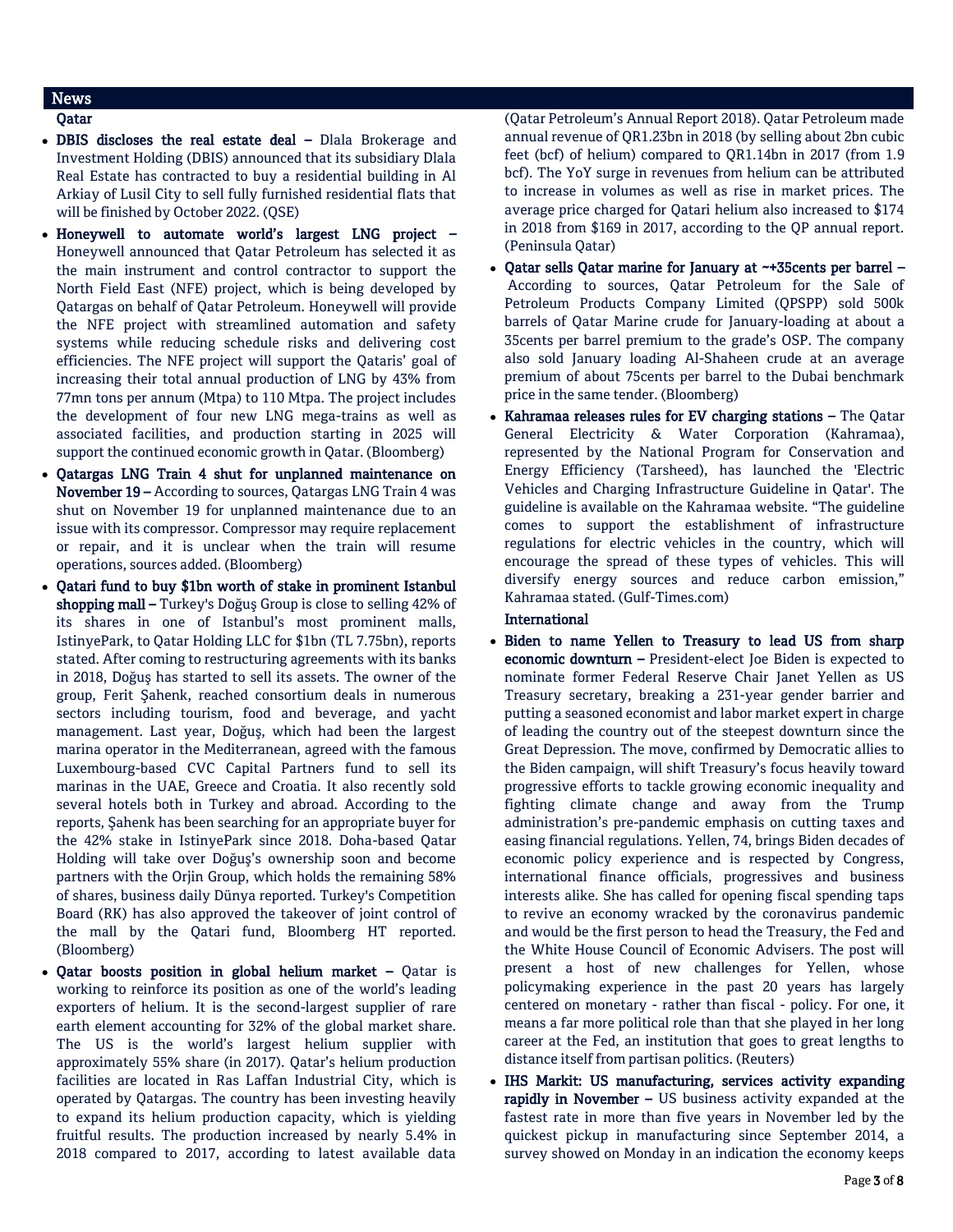making progress at clambering out of the COVID-19 recession even as infections surge. IHS Markit's manufacturing and services sector purchasing managers' indexes both topped even the most optimistic forecasts in a Reuters poll that predicted both would level off, offering a counterweight to data suggesting economic momentum was slackening after the third-quarter's torrid rebound from an historic plunge last spring. The readings also offered one of the first pictures of the state of the US economy after a presidential election three weeks ago in which Democrat Joe Biden beat incumbent Republican President Donald Trump. Markit's manufacturing index climbed to 56.7 from 53.4 in October, above the median forecast in a Reuters economists' poll of 53. A reading above 50 indicates expansion. The services index, meanwhile, rose to 57.7 - the highest since April 2015 - from 56.9 a month earlier. The Reuters poll had pegged the expectation at 55.0. Markit's composite index - a blend of the manufacturing and services readings - increased to 57.9 from 56.3 in October. It was also the highest since April 2015. (Reuters)

- NRF: US holiday sales expected to rise up to 5.2% US holiday sales are expected to rise up to 5.2% in 2020, the National Retail Federation (NRF) said, as Americans look to spend more on gifts during the festive period while COVID-19 cases rise. The US retail group forecast sales, which exclude automobile dealers, gasoline stations and restaurants, to grow between 3.6% and 5.2%, or between \$755.3bn and \$766.7bn, compared with the 4% growth last year. The NRF said reduced spending on personal services, travel and entertainment during the health crisis has freed up money for retail spending. The upbeat forecast comes after major US retailers moved their promotions up to as early as October and indicated that their holiday sales will be spread out over more days. "Consumers have shown they are excited about the holidays and are willing to spend on gifts that lift the spirits of family and friends after such a challenging year," NRF Chief Executive Officer Mathew Shay said. The trade body forecast online sales and other non-store sales to increase between 20% and 30% to between \$202.5bn and \$218.4bn, up from \$168.7bn last year. Retail chains have been doubling down on their investments in e-commerce as people staying at home due to the outbreak favor curbside pickup and delivery options. The NRF's numbers, usually published in October, have been delayed this year due to the health crisis. Its forecast is one of the most closely watched benchmarks ahead of the holiday season, when retailers such as Walmart Inc and Target Corp generate an outsized portion of their profit and sales. (Reuters)
- PMI: UK economy shrinks as new lockdown shuts services firms – British business activity has contracted in November as a new wave of coronavirus restrictions hammered the huge services industry, but news of possible vaccines has sharply boosted hopes for 2021, a survey showed. An early "flash" reading of the IHS Markit/CIPS UK Composite Purchasing Managers' Index (PMI), a gauge of private sector growth, tumbled to a five-month low of 47.4 in November from 52.1 in October. It is the first time the index has gone below the 50.0 growth threshold level since June. The decline was smaller than a slump to 42.5 forecast in a Reuters poll of economists, however, and less severe than the drop in the Eurozone. The forward-looking component of the PMI hit its highest in more

than five years, boosted by progress on COVID-19 vaccines. Bank of England Chief Economist Andy Haldane said on Monday he hoped the economy would be "turning a leaf" next year, but warned that some long-term damage was inevitable. Britain's economy is widely expected to contract in the fourth quarter - albeit by less than it did around the time of the first coronavirus lockdown - after Prime Minister Boris Johnson ordered a four-week lockdown for England. Other parts of the UK have also imposed restrictions on businesses, including in hospitality and other face-to-face activities. Those closures helped to push the services PMI to 45.8 from 51.4 in October. (Reuters)

- Britain must rebuild economy with an eye on debt levels, UK's Labor says – Britain must rebuild its economy after the COVID-19 pandemic with one eye on rising deficit and debt levels, the opposition Labor Party's finance policy chief said on Monday, criticizing the government response to the crisis as wasteful and divisive. Conservative Finance Minister Rishi Sunak has promised there will be no return to austerity in a spending plan he is due to announce on Wednesday. But his speech is likely to be overshadowed by official forecasts showing soaring national debt levels caused by the pandemic that has forced large sectors of the economy and millions of jobs onto taxpayer-funded life support. Anneliese Dodds, who would be set to become finance minister if Labor were to get into power, acknowledged her own party needed to rebuild trust on the economy but accused Sunak of wasting taxpayers' money during the pandemic response, and cautioned that the deficit would still need to be addressed. (Reuters)
- UK shoppers drop 55% as English lockdown bites The number of shoppers across British retail destinations fell 55.4% in the week to Nov. 21 from a year earlier, mainly reflecting the impact of a second full week of England's COVID-19 lockdown, market researcher Springboard said on Monday. Prime Minister Boris Johnson ordered England into a month-long lockdown in early November after coronavirus infection cases and deaths started to rise again, angering businesses and some of his own political party over the economic consequences. The lockdown closed all non-essential shops, along with pubs, cafes and restaurants except to offer takeaway food. People have also been encouraged to work from home if possible. Scotland, Wales and Northern Ireland are also under varying levels of restrictions, set by their devolved administrations. Springboard said shopper numbers, or footfall, in England was down 59.8% year-on-year, with the other three nations improving to down 34.3% in Scotland, down 30.4% in Northern Ireland and down 29.6% in Wales. It said regional city centres continued to be hardest hit with footfall down 64.4%. Central London was down 80.4%. On a week-on-week basis there was an improvement of 5.9% across all UK retail destinations, Springboard said. Non-essential shops in all areas of England are expected to be allowed to reopen when the current lockdown ends on December 2, the BBC reported. Johnson is due to lay out the details of what restrictions will be in place postlockdown when he speaks later on Monday in parliament. (Reuters)
- AstraZeneca says COVID-19 'vaccine for the world' can be 90% effective – AstraZeneca said on Monday its COVID-19 vaccine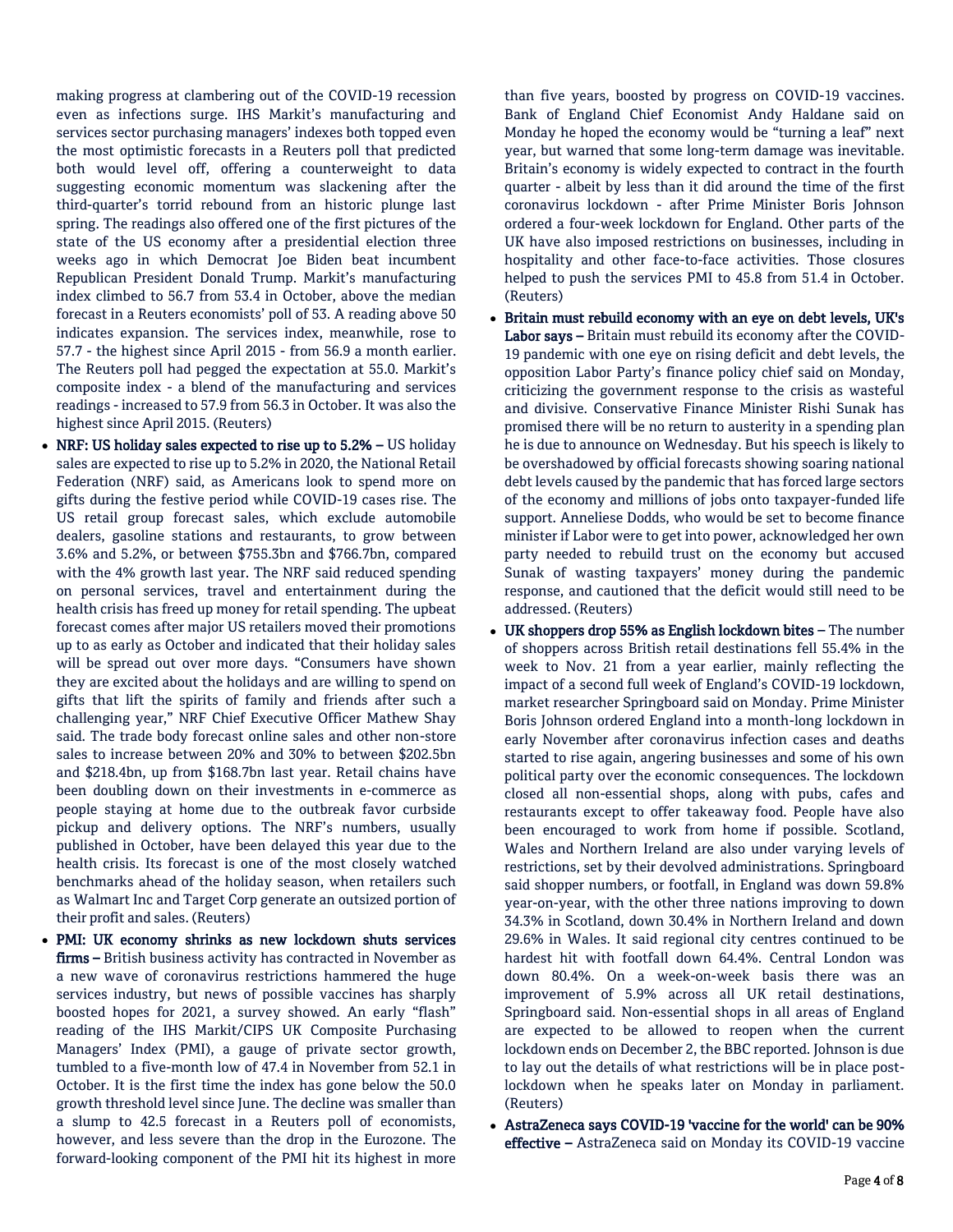was 70% effective in pivotal trials and could be up to 90% effective, giving the world's fight against the global pandemic a third new weapon that can be cheaper to make, easier to distribute and faster to scale-up than rivals. The British drugmaker said it will have as many as 200mn doses by the end of 2020, around four times as many as US competitor Pfizer Inc. Seven hundred million doses could be ready globally as soon as the end of the first quarter of 2021. "This means we have a vaccine for the world," said Andrew Pollard, director of the Oxford University vaccine group that developed the drug. The vaccine on average prevented 70% of COVID-19 cases in latestage trials in Britain and Brazil. The success rate rose to 90% in a group of trial participants who accidentally received a half dose followed by a full dose. The efficacy was 62% if the full dose was given twice, as it was for most study participants. No serious safety events were confirmed, the company said, although little safety data was provided. AstraZeneca's shares fell nearly 4%, as investors perceived the efficacy data as less impressive than rival vaccines and may take longer to get U.S regulatory approval. Pfizer and Moderna, which reported that their vaccines were about 95% effective in preventing illness, had set the success bar sky-high. The AstraZeneca vaccine does have advantages. Its cost to governments works out at just a few dollars a shot, a fraction of the price of the Pfizer and Moderna vaccines using a new, more complex technology. It can also be transported and stored at normal fridge temperatures, which proponents say would make it easier to distribute - especially in poor countries - than Pfizer's, which needs to be shipped and stored at -70C. (Reuters)

- Eurozone business activity shrinks but vaccine hopes boost optimism – Eurozone business activity contracted sharply this month as renewed lockdowns forced many firms in the bloc's dominant service industry to close temporarily, although news of possible vaccines boosted hopes for 2021, surveys showed. The bloc's economy is on track for its first double-dip recession in nearly a decade as a second wave of the coronavirus sweeps across Europe, a Reuters poll suggested last week. But on Monday, Britain's AstraZeneca said its vaccine could be around 90% effective without any serious side effects. Pfizer and Moderna have also developed apparently effective vaccines and Monday's Purchasing Managers' Index (PMI) showed optimism about the year ahead improving to its highest since before the pandemic hit the continent. Still, IHS Markit's headline flash composite PMI, seen as a good guide to economic health, fell to 45.1 in November from October's 50.0 - the level separating growth from contraction. A Reuters poll had predicted a shallower dip to 46.1. Vaccine hopes, and expectations of more stimulus from the European Central Bank next month, meant optimism improved. The composite future output index jumped to 60.1 from 56.5, its highest since February. (Reuters)
- Guedes: Brazil eyes \$100bn annual exports to China within a decade – Economy Minister Paulo Guedes on Monday lauded the economic boost from Brazil's policy mix of low interest rates and a weak exchange rate, forecasting that exports to China will reach \$100bn a year within a decade. In two online live events, Guedes also reiterated his view that the economy is undergoing a "V-shaped" recovery and creating jobs, and said the government's economic reform program will accelerate once this month's local elections are done. Brazil's exports to

China have exceeded \$60bn in each of the last two years and are on course to repeat that this year. Guedes also said he would like trade with India to reach \$100bn a year, which would mark a huge jump from last year's \$7bn. Guedes said opening up Brazil's goods transportation market is on the government's agenda, and is also one of the conditions from the Organisation for Economic Cooperation and Development rich club of nations for Brazil's entry. In an address to the Rio de Janeiro Federation of Industries, Guedes said record low interest rates, currently 2%, are supporting exports and fueling a construction boom. He also said that jobs lost in this year's recession could be a fifth of those lost in the 2015 and 2016 recessions. (Reuters)

 Central Bank survey: Brazil 2021 interest rate outlook rises to 3.00% – Brazil's inflation outlook for next year rose for a fifth consecutive week, a central bank survey showed on Monday, prompting economists to raise their average year-end interest rate forecast to 3.00% from 2.75%. Economists also raised their 2020 inflation outlook for a 15th straight week, according to the central bank's latest weekly "FOCUS" survey. Inflation in Latin America's largest economy has spiked higher recently due to a surge in food and commodity prices fueled by a persistently weak exchange rate and supply shocks resulting from the COVID-19 pandemic. Economy ministry and central bank officials insist the spike is "transitory" and has no bearing on longer-term inflation expectations, which remain wellanchored and significantly below the central bank's official targets. But the continued creep higher is now filtering through to the interest rate outlook. Economists now expect the central bank's Selic rate to end next year at 3.00%, compared with 2.75% last week. That would imply 100 basis points of tightening from the current record low 2.00%. (Reuters)

# Regional

- Saudi Arabia's Acwa Power set to raise \$1bn in Sukuk sale Saudi Arabia's Acwa Power International, half-owned by the Kingdom's sovereign wealth fund, is planning to raise about \$1bn by selling Islamic bonds early next year, according to sources. The company, one of the largest developers of power plants in the Middle East, has appointed the Saudi unit of HSBC Holdings and Samba Capital to advise on the issuance, the sources said. The Sukuk, as Islamic bonds are known, will be used to help fund Acwa's share of an \$8bn acquisition of gasification and power assets at Jazan on Saudi Arabia's west coast. The sukuk will be followed by Acwa's initial public offering on the Riyadh stock exchange, which could raise about \$1bn and value the company at about \$8bn, the sources said. (Bloomberg)
- Saudi Telecom's digital payments business plans Gulf expansion – The digital payments business of Saudi Arabia's Saudi Telecom Company (STC), stc pay, is in talks with Gulf regulators to seek approval to operate in the UAE, Kuwait and Bahrain, its CEO, Ahmed Alenazi said on Monday. STC said on Saturday that Western Union, the world's largest money transfer company, has acquired a 15% stake in stc pay for \$200mn, valuing the business at \$1.3bn. "It is - God willing next year, but is subject to their regulatory approvals," he said of the planned expansion into the UAE, Kuwait and Bahrain. He said that Egypt was also being discussed, though the Gulf nations were the immediate target. Asked about other markets,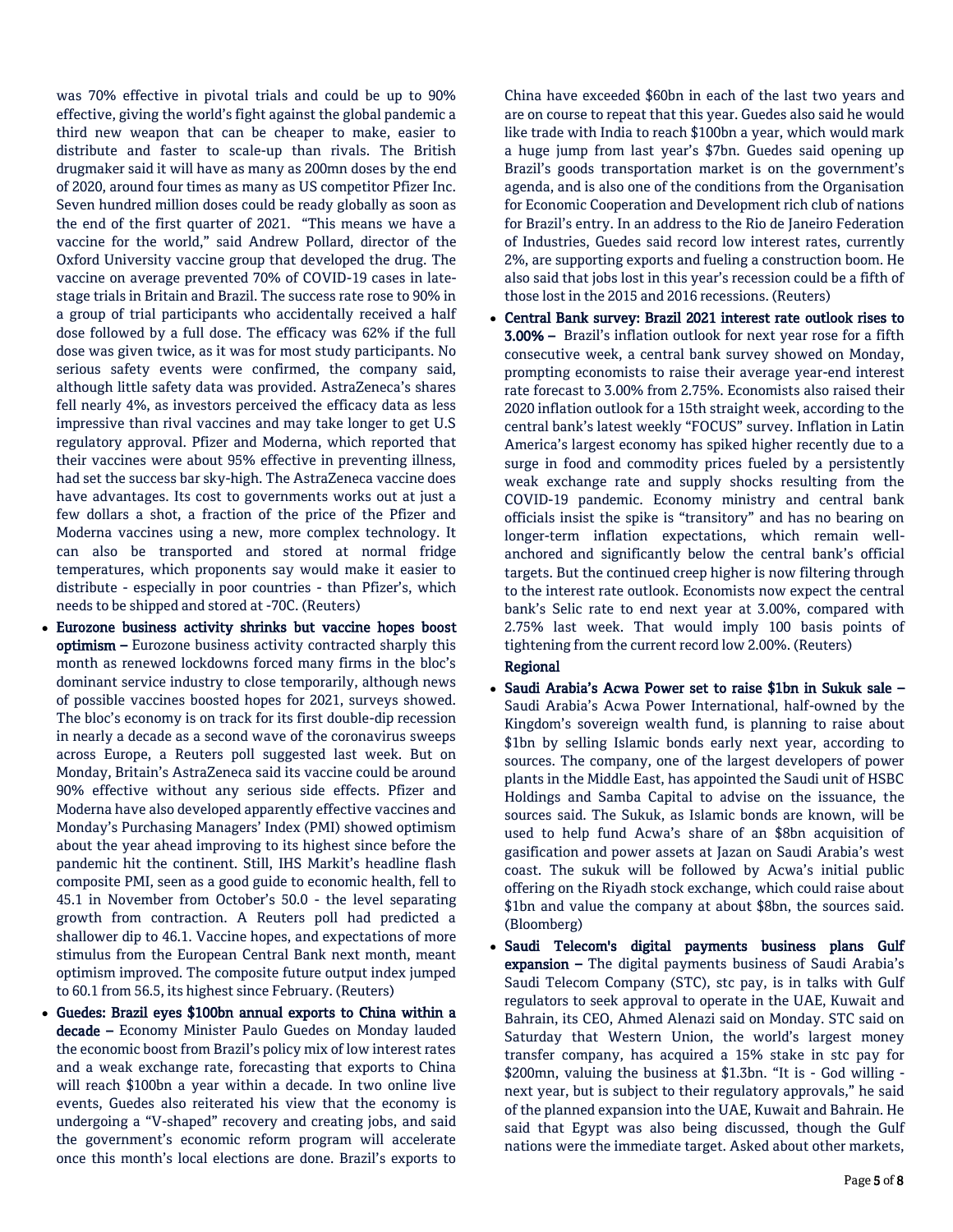such as India, Pakistan and the Philippines, Alenazi said that stc pay would "follow the money". "We have to add value to the ecosystem. We are not looking just to be a regular player that comes with the same approach. We are looking to be innovative," he said, declining to detail the approach. Alenazi declined to comment on the company's financials or growth, only saying that growth has been "massive" and that stc pay has 4.5mn active users, with 500,000 people logging into to the application every day. Stc pay is the first fintech company licensed by the Saudi Arabian Monetary Authority (SAMA). Alenazi said the business is also hoping to become the Kingdom's first licensed digital bank, allowing it to offer additional services such as lending. Alenazi declined to say whether stc pay plans to go public at some point in the future, saying that would be up to its shareholders. (Reuters)

- UAE allows 100% foreign ownership of companies, news agency WAM reports  $-$  Foreigners opening a company in the UAE no longer need an Emirati shareholder or agent under changes to UAE company law, state news agency WAM reported on Monday. Until now companies in the UAE had needed a certain shareholding to be held by Emirati nationals, or an Emirati agent, depending on what type of company it was. "The amendments allow foreign entrepreneurs and investors to fully establish and own companies without any nationality requirements," WAM said. "The condition requiring a foreign company wishing to open a branch in the country to have an agent from among the country's citizens has also been cancelled," it added. The UAE approved a new foreign investment law in 2018 that would allow foreigners to own up to 100% of some businesses and foreigners could already own up to 100% of those registered in designated business parks known as "free zones". (Reuters)
- Dubai expects economic boost from UAE golden visa extension – Dubai said the economic growth rate could increase by up to 1% because of plans by the UAE to extend to more categories a "golden" visa system which grants 10-year residency in the Gulf state. Foreigners in the UAE usually have renewable visas valid for only a few years tied to employment. The government in the past couple of years has made its visa policy more flexible, offering longer residencies for certain types of investors, students and professionals. This month, the UAE expanded eligibility for golden visas to all holders of doctorate degrees, medical doctors, as well as other categories such as those with specialized degrees in artificial intelligence and epidemiology. "The UAE progressively extending golden residency to more and more categories will accelerate economic growth and productivity in Dubai," the emirate's department of economic development said on Monday. (Reuters)
- Fitch assigns final 'BBB-' ratings to Dubai Aerospace's Sukuk program – Fitch Ratings has assigned Dubai Aerospace Enterprise (DAE) Limited's (DAE) \$2.5bn trust certificate issuance program, issued through DAE Sukuk (DIFC) Limited (DAE Sukuk), a final program rating of 'BBB-'. Fitch has also assigned a 'BBB-' final long-term rating to DAE Sukuk's inaugural \$750mn 5  $\hat{A}$ <sup>1</sup>/4 years issue under the program. The final ratings are in line with expected ratings assigned on November 17, 2020. DAE Sukuk, also trustee, is a prescribed company incorporated in the Dubai International Financial

Centre (DIFC). Maples Fund Services (Middle East) Limited, also incorporated in the DIFC, acts as its secretary and corporate administrator. DAE's ratings are unaffected by today's rating action. This is principally because Fitch expects the proceeds of the \$750mn Sukuk issue to be used to reduce existing indebtedness and hence to be broadly neutral to leverage. Key rating drivers and rating sensitivities relating to DAE's ratings can be found in Fitch's most recent rating action commentary ('Fitch Affirms Dubai Aerospace Enterprise at 'BBB-'; Outlook Remains Negative') published on July 9, 2020. (Bloomberg)

- Abu Dhabi plans \$122bn in oil spending to boost output The UAE is boosting investment to make good on pledges to increase output capacity, even as it struggles against OPEC+ restrictions on supply. The OPEC member's top body for energy policy, Abu Dhabi's Supreme Petroleum Council, approved a \$122bn budget for spending on oil and natural gas over the next five years, state media reported. The investment plan for Abu Dhabi National Oil Co. will contribute to growth and expansion "in all business areas," including production, refining and trading. The OPEC+ oil cartel -- an alliance between the OPEC and others such as Russia -- has sought to cut output among its members after the coronavirus pandemic ravaged economies and caused energy demand to crater. Yet the UAE, like some other petrostates, sees greater oil production as a way to bolster its income and diversify the economy. The country also wants to be able to exploit any scarcity in supply once oil markets recover. "This is ADNOC demonstrating that they aim to be self-sufficient," Managing Director of Abu Dhabi-based consultant Manaar Group, Jaafar Altaie said. "It's a proactive step that foresees the potential for future supply shortages and that sees a need for low-cost production in the coming years." (Bloomberg)
- UAE oil discoveries bolster ADNOC bid to reach 5mn bpd capacity – UAE's Energy Minister, Suhail Al-Mazrouei said on Monday the latest oil discoveries are part of state-owned Abu Dhabi National Oil Co's efforts to increase production capacity to 5mn bpd by 2030. The UAE on Sunday announced the discovery of 2bn barrels of conventional oil reserves and 22bn barrels of unconventional oil reserves. The discoveries "reflect the constant development operations carried out by ADNOC in its endeavor to reach its target of increasing oil production capacity to 5mn bpd by 2030," Mazrouei said. (Reuters)
- Kuwaiti logistic firm Agility confident business will rebound in 2021 – Kuwaiti logistic firm Agility expects its business to rebound next year as more units come back online after the pandemic and is in talks with drug makers about transporting COVID-19 vaccines, its vice chairman told Reuters. Tarek Sultan said the company was in a relatively good position despite the impact of the pandemic, which has forced some of its businesses such as airport services to temporarily close. "We are very bullish looking into 2021. We believe that there is going to be significant uptick in opportunity ... many different sectors of the business will start to recover," Sultan said. The company saw its profit halve in the first nine months of the year to KD31.5mn, while revenue was flat at KD1.17bn. Sultan said he expected Agility to be involved in transporting vaccines but did not disclose which pharmaceutical companies it was in talks with. Dubai logistics firm Tristar, partly owned by Agility,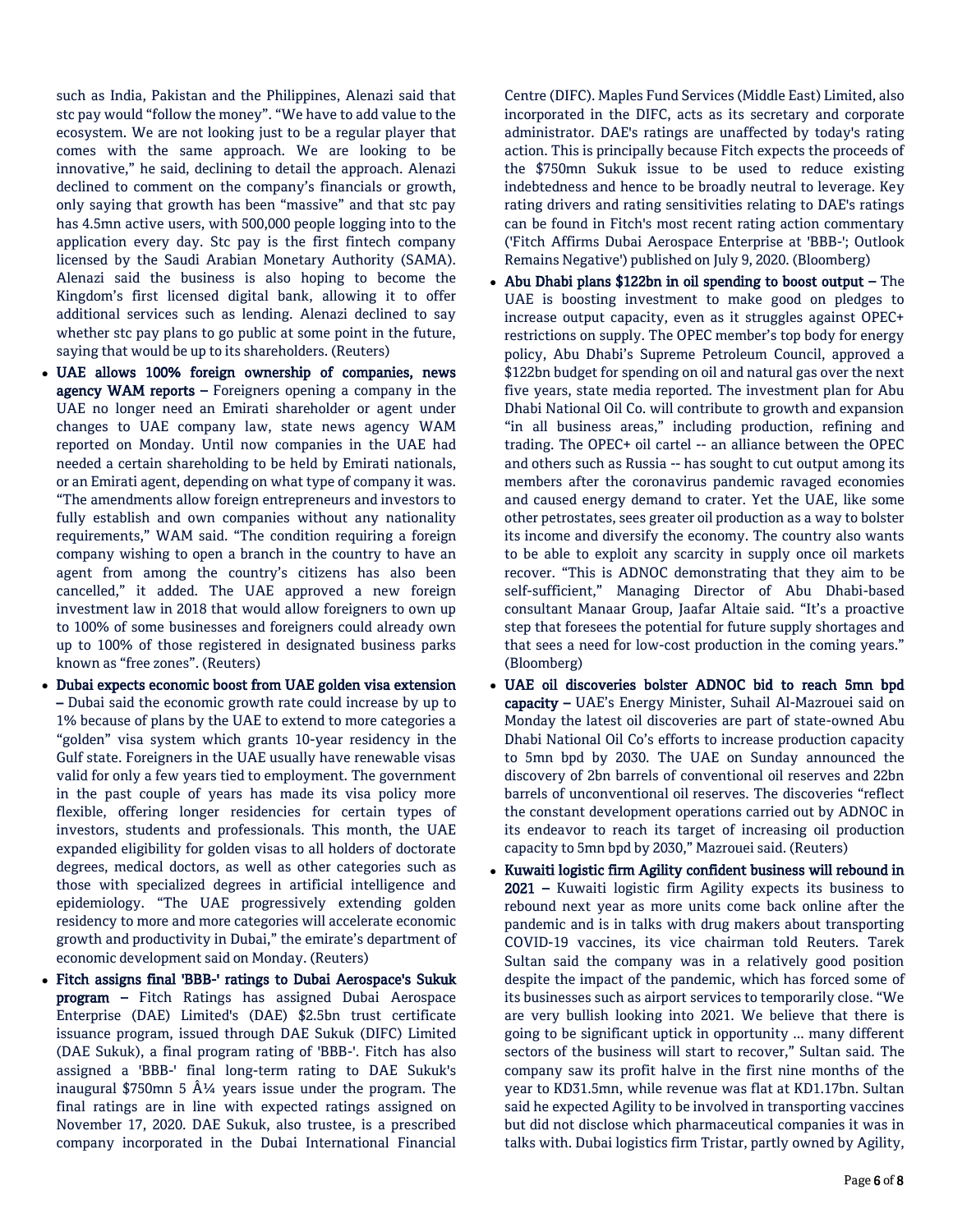expects to make a decision on its listing by the second quarter of 2021, he said, adding that it was getting the regulatory requirements for a listing in the Middle East but could list elsewhere. (Reuters)

- Oman reopens dual-tranche bond sale, raises \$500mn Oman raised \$500mn on Monday through a reopening of two bonds issued last month, drawing orders of more than \$3bn for the additional tranches, a document showed. Rated below investment-grade by all major credit ratings agencies, Oman has piled on debt over the past few years and faces a yawning fiscal deficit of 10% this year, according to an International Monetary Fund (IMF) forecast. The Gulf state initially sold the bonds due in October 2027 and October 2032 last month, raising \$2bn. Orders totaled \$3.8bn amid subdued investor appetite but the bonds have since performed well. "They always intended to do more than \$2bn so this is a good way to top up now the bonds have finally performed," a debt banker away from the deal said. Monday's sale on the same terms saw Oman sell \$200mn of the 2027 bonds at a yield of 6.3% and \$300mn of the bonds due in 2032 at a yield of 6.9%, the document from one of the banks on the deal showed. It tightened both tranches by 30 basis points from its initial price guidance earlier on Monday. The outstanding bonds due in 2027 were issued at a yield of 6.75% and were trading at 6.305% on Monday, according to Refinitiv data. Its 2032 bonds were issued with a yield of 7.375% and were trading at 6.973% on Monday. (Reuters)
- Oman's September M1 money supply rises 13.4% YoY; falls 0.2% MoM – Central Bank of Oman published data on monetary aggregates for September which showed that M1 money supply rose 13.4% YoY; however, fell 0.2% MoM. The M2 aggregate rose 11% YoY and 0.8% MoM. Quasi money grew 10% YoY and 1.2% MoM, demand deposits in OMR grew 12.6% YoY; however, fell 0.1% MoM. (Bloomberg)
- Oman sells OMR12mn 91-day bills at yield 0.811% Oman sold OMR12mn of 91-day bills due on February 24, 2021. The bills were sold at a price of 99.795, have a yield of 0.811% and will settle on November 25, 2020. (Bloomberg)
- Bahrain sells BHD70mn 91-day bills at yield 2.23% Bahrain sold BHD70mn of 91-day bills due on February 24, 2021. The bills were sold at a price of 99.439, have a yield of 2.23% and will settle on November 25, 2020. (Bloomberg)